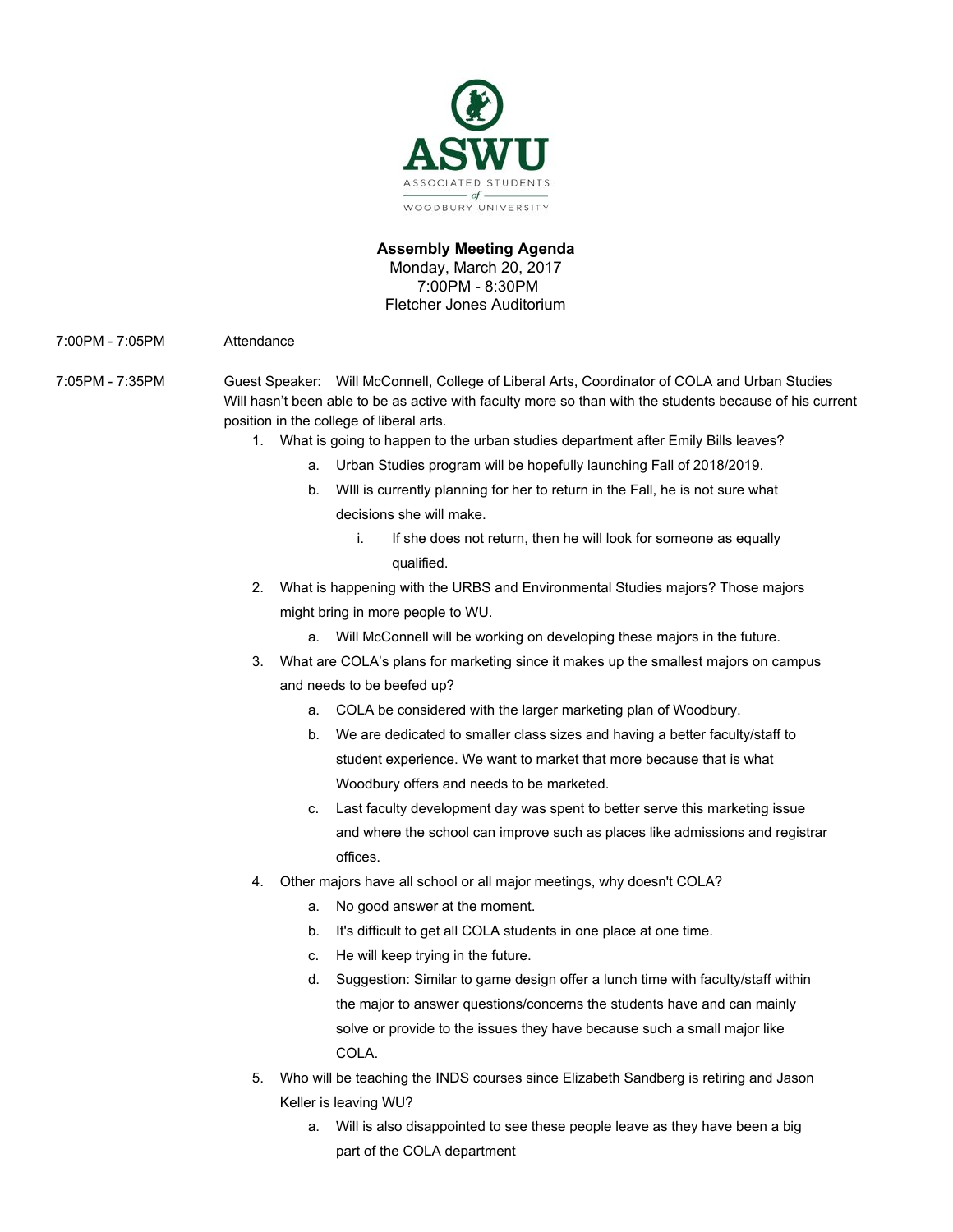- b. Elizabeth is the reason Will is on this campus currently.
- c. Will will be trying his best to continue what Elizabeth and Jason brought to this team.
- d. Will will be working with a team over the summer to keep programs they will be leaving behind.
- e. He wants to continue the scuba program specifically for a senior experience for seniors.
- f. Big losses for the campus but there is a considerable amount of energy to continue the strengths of these instructors her at Woodbury.
- g. Will will be going back into the classroom coming this fall as well.
- h. Will be looking into making more dynamic classrooms.
- 6. Why doesn't COLA offer language courses such as popular ones students have requested in the past like Spanish, French, and German?
	- a. Have tried in the past to offer language classes. Have had a lot of trouble due to not enough students signing up. It is required to have 10 students at least to start a class on campus.
	- b. Look at where study abroad travels are going and offer languages with that class or as a prerequisite for those abroad experiences.
- 7. Comments/Questions
	- a. He wants to focus on improving the 1st and 2nd year experience specifically.
	- b. Transdisciplinary demands a different type of openness- COLA has resisted that.
	- c. Concern of only architecture offering study abroad experiences although all majors are invited it's mainly created for architecture students.
	- d. Wants to provide a sort of field trip organization to create field trips for all majors across Los Angeles.
	- e. Possibly work with the school of architecture to redesign the study abroad programs for all majors as the architecture study abroad program is currently not working very well.
	- f. Add more classes in the INDS level for second session as they are currently lacking.

7:35PM - 7:45PM Upcoming Events

7:45PM - 8:00PM Senator Reports

School of Architecture

- 1. Mohamed Hasan [mohamedhasan1256@gmail.com](mailto:mohamedhasan1256@gmail.com)
	- a. Working with application developer to work in rendering on your phone with autocad and rhino.
- 2. Imelda Daniel imeloadaniel33@yahoo.com
	- a. Imelda is unable to attend ASWU meetings but will be active with ASWU to help provide reports.

School of Business

- 1. Matthew Gonzalez [matthew.gonzalez10@yahoo.com](mailto:matthew.gonzalez10@yahoo.com) a. First meeting with ASWU - welcome
- 
- School of Media, Culture, and Design
	- - a. No Report

2. VACANT Please email any recommendations to aswu@woodbury.edu

1. Niomie Glory **[niomie.glory@gmail.com](mailto:niomie.glory@gmail.com)**